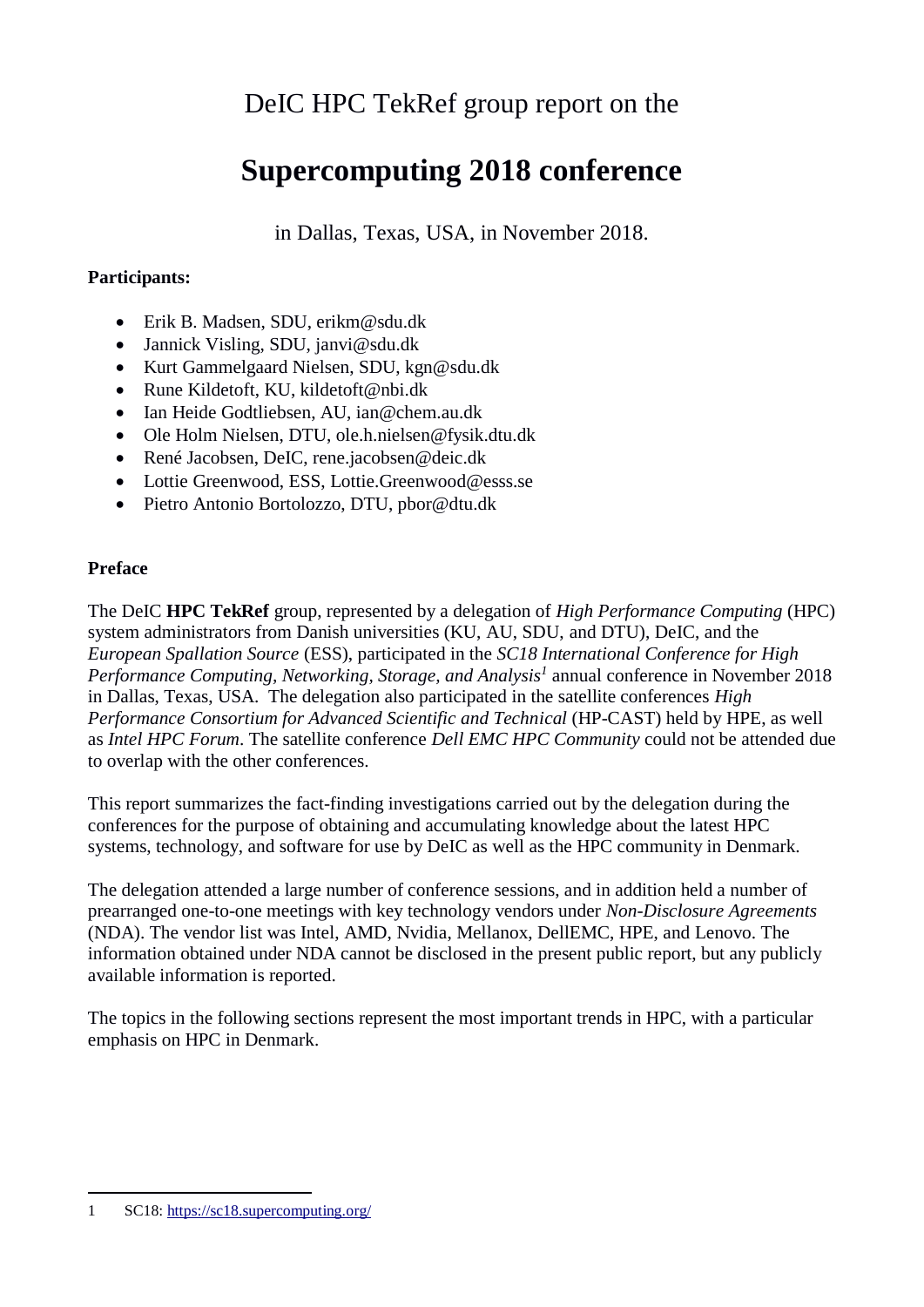# **CPUs for HPC**

### **Intel**

Intel celebrates the 20<sup>th</sup> anniversary of the Intel *Xeon* processor line in 2018. At the *Intel HPC Forum* event, Intel announced a new processor named *Cascade Lake-AP (Advanced Performance).*  However, it seems as a quick fix for the AMD EPYC challenge.

The *Cascade Lake-AP* is a *Multi-Chip Package* design, which is two chips mounted in one processor package. It will contain 48 cores and 12 memory channels along with cache improvements. It is still on 14nm technology, so it is large and uses a whopping 350 Watts! The end of life for this product is set to around only one year from launch, when Intel introduces their next generation processor. The new *Cascade Lake-AP* is set to be released Q1/Q2-2019.

The *Cascade Lake family* is already available for early order and will support 2, 4 and 8 sockets with up to 28 cores per socket, memory speed at 2933 MHz, and *Apache Pass* memory modules. New *VNNI* instructions for use with AI/ML are included. The *Cascade Lake family* still uses PCIe-Gen3, so AMD will have an advantage with their newest lineup *Rome* at least for some time.

The delegation also received NDA information about the future Intel processor lines code-named *Cooper Lake* and *Ice Lake*.

### **AMD**

During 2018, AMD has delivered a series of AMD *EPYC* processors code-named *Naples*, which is now competing in the HPC arena, but so far with no entries on the current TOP500 list.

However, in November 2018 AMD announced<sup>2</sup> the next-generation 7nm *EPYC* server processor code-named *Rome,* which uses the *Zen 2* micro-architecture with multiple chiplets per package. The *Rome* processor is socket-compatible with the current *Naples* and will have up to 64 CPU cores with 256-bit floating-point width and other improvements<sup>3</sup>.

Importantly, *Rome* will have PCIe 4.0 interfaces supporting 200 Gbit/s network fabrics and faster GPU communication. Several supercomputer sites are planning to install *Rome* based systems in 2019.

The delegation received NDA information about *Rome* and the future *Milan* and *Genoa* processor lines.

# **ARM**

Sandia National Lab has installed<sup>4</sup> an ARM processor based supercomputer, which is number 204 on the current TOP500 list. The French CEA has announced plans to install an ARM-based supercomputer in 2019.

The delegation received NDA information from vendors planning to launch ARM based products.

<sup>&</sup>lt;u>.</u> 2 AMD Rome: [http://ir.amd.com/index.php/news-releases/news-release-details/amd-takes-high-performance](http://ir.amd.com/index.php/news-releases/news-release-details/amd-takes-high-performance-datacenter-computing-next-horizon)[datacenter-computing-next-horizon](http://ir.amd.com/index.php/news-releases/news-release-details/amd-takes-high-performance-datacenter-computing-next-horizon)

<sup>3</sup> AMD Rome: [https://www.top500.org/news/amd-takes-aim-at-performance-leadership-with-next-generation-epyc](https://www.top500.org/news/amd-takes-aim-at-performance-leadership-with-next-generation-epyc-processor/)[processor/](https://www.top500.org/news/amd-takes-aim-at-performance-leadership-with-next-generation-epyc-processor/)

<sup>4</sup> ARM:<https://www.top500.org/news/sandia-to-install-first-petascale-supercomputer-powered-by-arm-processors/>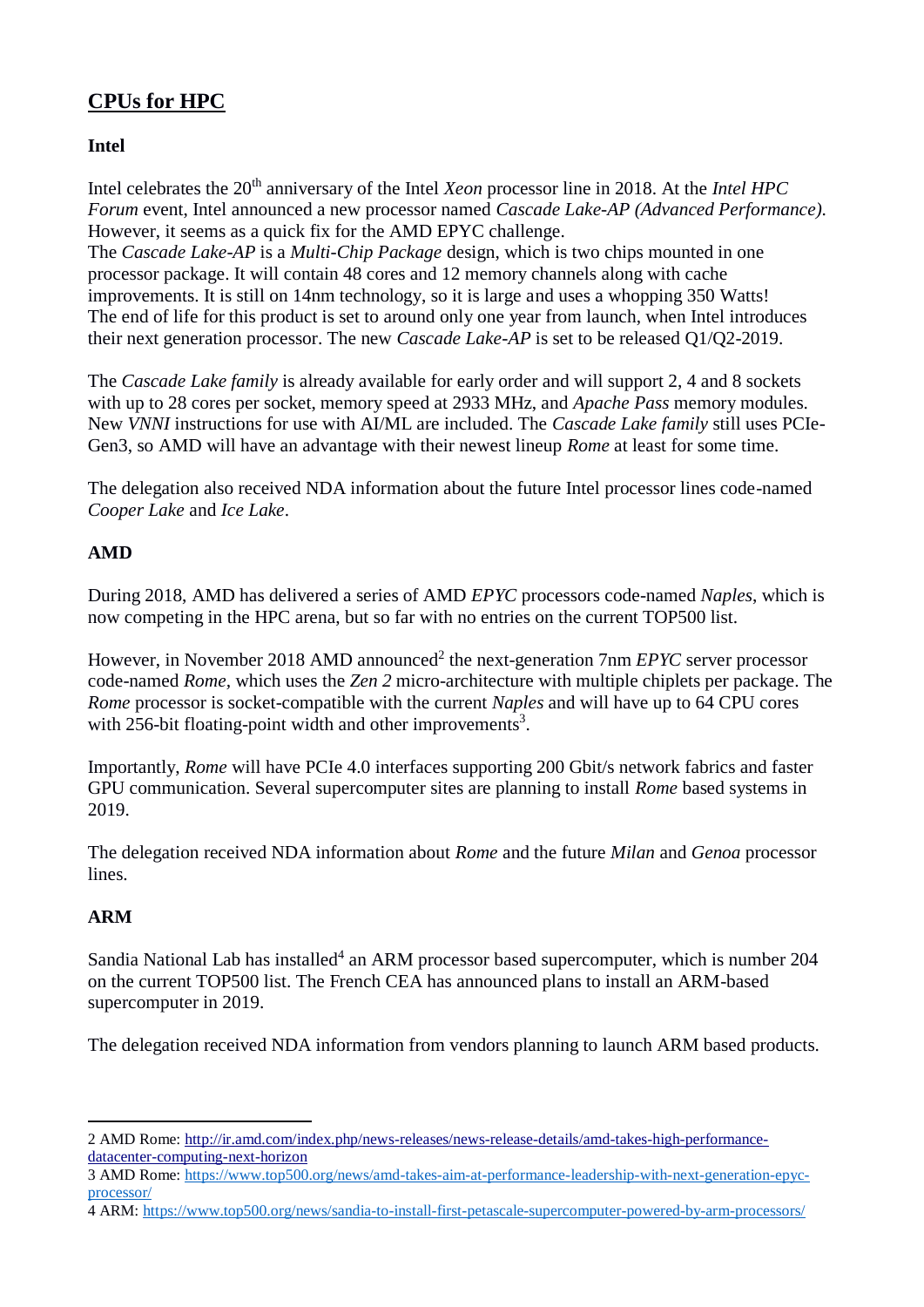# **Accelerators**

### **NVIDIA**

In September 2018 NVIDIA announced the **Tesla T4**, a 70W low profile PCI-e GPGPU card focused on machine learning (ML). It uses NVIDIA's *Turing* architecture including GDDR6 memory, instead of the HBM2 used on the Tesla V100. It has the following specifications:

| <b>CUDA</b> cores | 3840       |
|-------------------|------------|
| Tensor cores      | 320        |
| Memory            | 16GB GDDR6 |
| FP32 Peak         | 8.1 TFLOPs |
| FP16 Peak         | 65 TFLOPs  |
| <b>INT8 Peak</b>  | 130 TOPs   |

NVIDIA also showcased their **HGX-2**, a reference design for a server with 16 Tesla V100 GPUs, up from 8 GPUs in the previous models and doubling the theoretical max performance. The communication channel is changed from a hybrid cube mesh to using an *NVSwitch*, which should improve bandwidth for inter-GPU communication.

#### **AMD**

In the days up to the conference, AMD announced two new GPGPUs, **Radeon Instinct** MI50 and MI60.<sup>5</sup> They are both based on their new 7nm Vega GPU. The specifications are as follows:

|                   | Radeon Instinct MI50 | Radeon Instinct MI60 |
|-------------------|----------------------|----------------------|
| Stream processors | 3840                 | 4096                 |
| Memory            | 16GB HBM2            | 32GB HBM2            |
| FP64 Peak         | 6.7 TFLOPs           | 7.4 TFLOPs           |
| FP32 Peak         | 13.4 TFLOPs          | 14.7 TFLOPs          |
| FP16 Peak         | 26.8 TFLOPs          | 29.5 TFLOPs          |
| <b>INT8 Peak</b>  | 53.6 TFLOPs          | 589 TFLOPs           |
| <b>TDP</b>        | 300W                 | 300W                 |

#### **Intel**

In July 2018, Intel announced<sup>6</sup> its plans to discontinue their entire **Xeon Phi** *Knights Landing* line of many-core processors. No announcement of new Xeon Phi products were made.

No announcements were made in the area of **FPGAs**, but the delegation held an NDA meeting where the future of their FPGA lineup was discussed.

Intel did not make any announcements regarding their **Nervana neural chips**, but they did so earlier this year when they announced<sup>7</sup> that they plan to bring a product to market in 2019.

<sup>1</sup> <sup>5</sup> Radeon Instinct: [https://www.anandtech.com/show/13562/amd-announces-radeon-instinct-mi60-mi50-accelerators](https://www.anandtech.com/show/13562/amd-announces-radeon-instinct-mi60-mi50-accelerators-powered-by-7nm-vega)[powered-by-7nm-vega](https://www.anandtech.com/show/13562/amd-announces-radeon-instinct-mi60-mi50-accelerators-powered-by-7nm-vega)

<sup>6</sup> Xeon Phi:<https://qdms.intel.com/dm/i.aspx/9C54A9A7-BF37-4496-B268-BD2746EA54D3/PCN116378-00.pdf>

<sup>7</sup> Nervana:<https://www.hpcwire.com/2018/05/24/intel-pledges-first-commercial-nervana-product-spring-crest-in-2019/>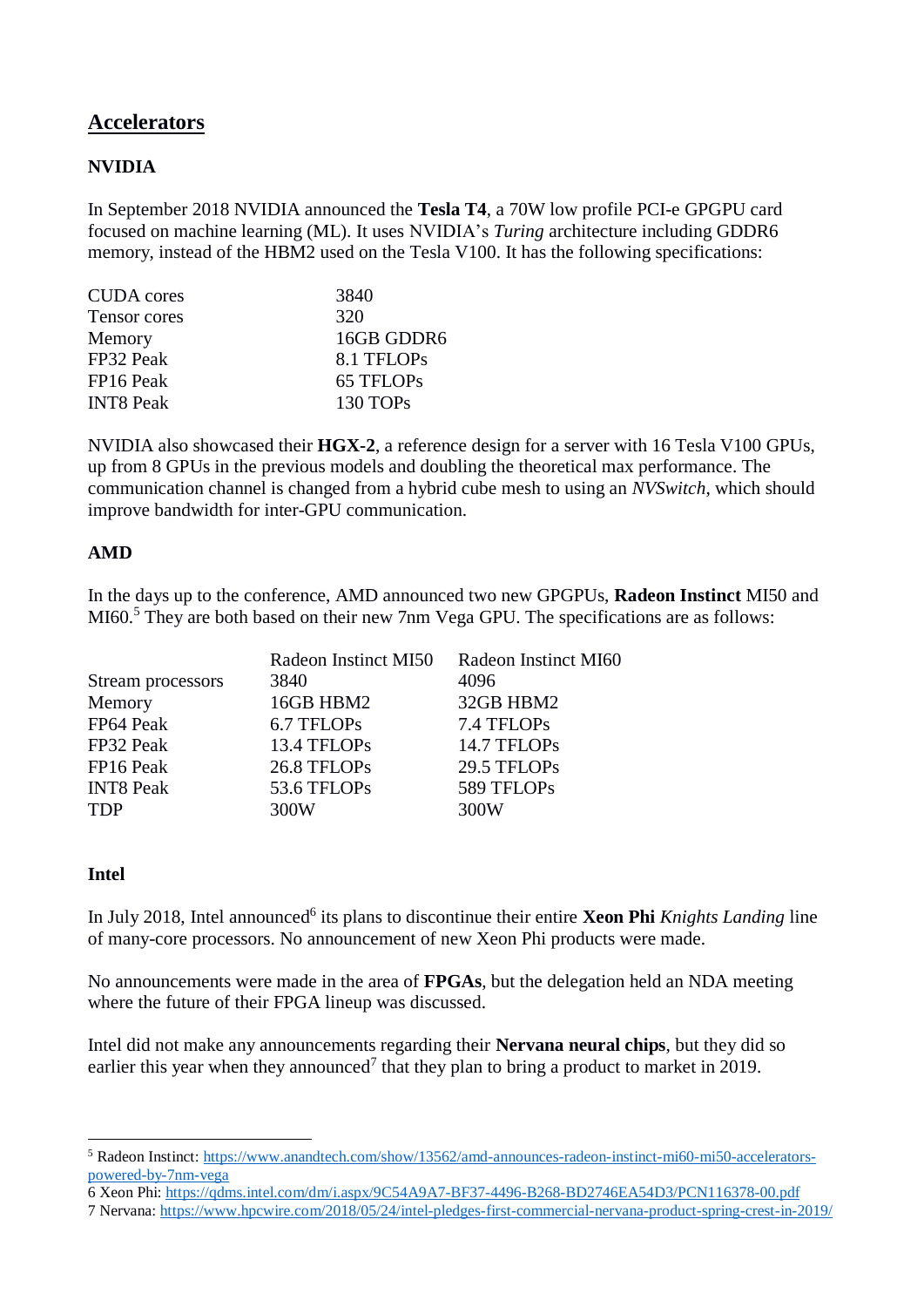### **Field Programmable Gate Array (FPGA)**

Even though *Field Programmable Gate Arrays* (**FPGAs**) have been available for many years, they have recently come into the spotlight for HPC purposes. In essence, a FPGA is a (re-)programmable unit to which computation is off-loaded from the CPU. FPGAs can be used instead of *Application Specific Integrated Circuits* (**ASICs**) if one needs more flexibility than with chips soldered directly onto the system board.

FPGAs are used mainly in the field of *High Frequency Trading* (**HFT**) or for data streaming in fast **AI** inference, but in principle could be applied with advantage in many domains due to their programmability. For example, one could off-load computational "hot loops" to an FPGA, in which case the FPGA can be thought of as a form of general-purpose accelerator just like a GPU.

**Intel** became a player on the FPGA market with its 2015 purchase of the FPGA producer **Altera**, continuing production and development of the **Stratix** and **Arria** lines<sup>8</sup> of FPGA's. Intel and Altera are, however, not the only producers of FPGAs, and they receive strong competition from long-time manufacturer **Xilinx<sup>9</sup> .**



*Illustration 1: Virtex FPGA systems from Xilinx*

*System on a Chip* (**SoC**) cards providing FPGAs are probably of most interest to the HPC community for use as general-purpose accelerators. As an example we mention Intel's **Arria** 10 GX FPGA, which is a half-length PCI card with a PCIe 3.0 x8 interface, boasting 8GB of DDR4 memory and 128MB of flash for storage, operating at 60 watts meaning that they are well below the needs of a power hungry GPU.

We also note that Intel has plans to produce a CPU-FPGA hybrid chip<sup>10</sup>. Chips like these will likely not replace the conventional CPU, but will certainly be highly applicable for specific domain problems.

1

<sup>8</sup> Intel FPGAs:<https://www.intel.com/content/www/us/en/fpga/devices.html>

<sup>9</sup> Xilinx:<https://www.xilinx.com/products/silicon-devices/fpga.html>

<sup>10</sup> CPU-FPGA:<https://www.nextplatform.com/2018/05/24/a-peek-inside-that-intel-xeon-fpga-hybrid-chip/>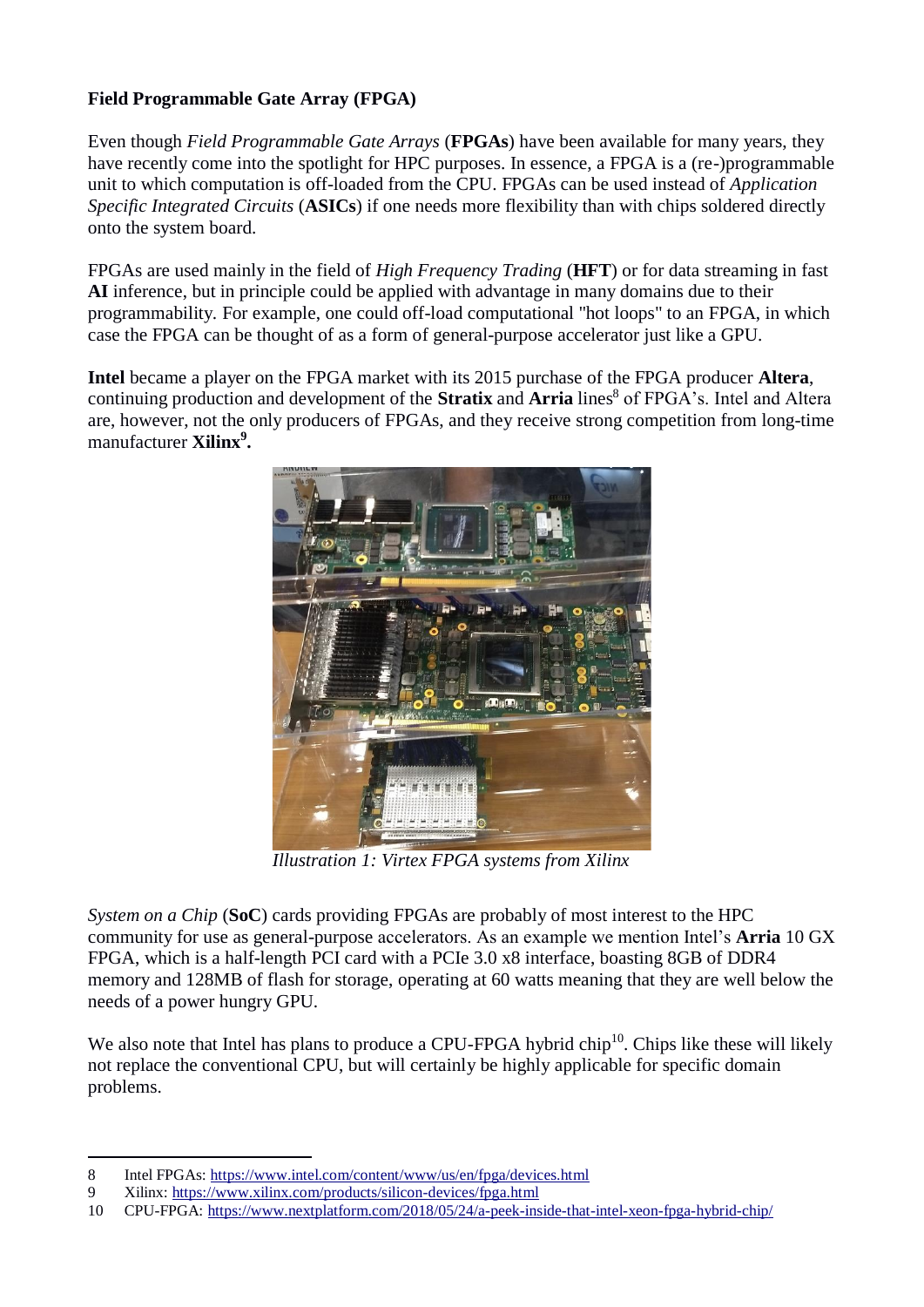Many of the big server manufacturers either do or have plans to support Intel FPGAs as generalpurpose accelerators in some of their products. This includes the HPE Proliant DL360 and DL380<sup>11</sup> as well as the DellEMC PowerEdge R840 and  $R940xa^{12}$ , just to name a few.

It seems that FPGAs, at least in the near future, will be part of the HPC landscape, as Intel and the big vendors are currently cooperating in producing servers with FPGA capabilities. Due to the programmability, the application range of FPGAs is in principle infinite, but this feature also makes it harder to use for non-specialists and more research and development is needed for them to become more generally applicable to HPC.

### **Quantum computing**

Quantum computing for HPC is still far off into the future, and the talk on *A Quantum Future of Computation<sup>13</sup>* outlined how quantum computers may someday be integrated with normal HPC systems as special purpose accelerators. Take home messages were:

- Quantum computers are getting closer to reality, but will not replace classical computers.
- They will be extremely powerful accelerators for specific **big compute/small data** problems.
- "Dequantizing" quantum algorithms gives new "quantum inspired" classical algorithms.



*Illustration 2: IBM Q quantum computer*

IBM showcased the IBM  $Q^{14}$  publicly available quantum computer system operating at a temperature of 0.015 Kelvin and featuring 5 to 14 qubits, as well as a simulator environment.

<sup>&</sup>lt;u>.</u> 11 HPE FPGA: [https://community.hpe.com/t5/Servers-The-Right-Compute/Why-Field-Programmable-Gate-Arrays-](https://community.hpe.com/t5/Servers-The-Right-Compute/Why-Field-Programmable-Gate-Arrays-FPGAs-are-the-versatile/ba-p/7016281#.XA48ARAnbCI)[FPGAs-are-the-versatile/ba-p/7016281#.XA48ARAnbCI](https://community.hpe.com/t5/Servers-The-Right-Compute/Why-Field-Programmable-Gate-Arrays-FPGAs-are-the-versatile/ba-p/7016281#.XA48ARAnbCI)

<sup>12</sup> Dell FPGA:<https://www.top500.org/news/dell-emc-offers-fpga-and-gpu-options-on-new-servers/>

<sup>13</sup> Quantum:<https://sc18.supercomputing.org/presentation/?id=inv102&sess=sess229>

<sup>14</sup> IBM Q:<https://www.research.ibm.com/ibm-q/>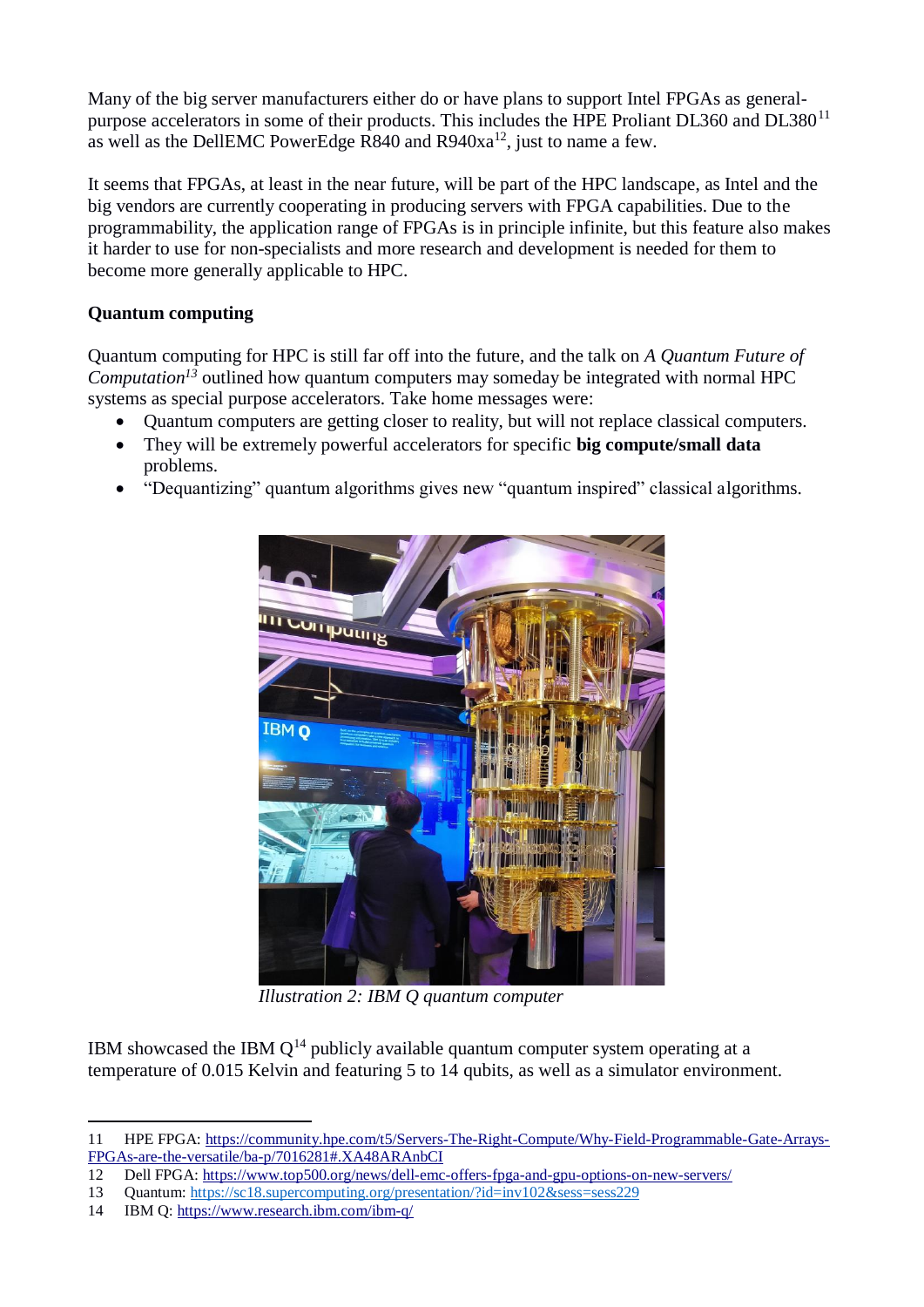# **Server products**

The most popular HPC server unit seems to be the compact *4 servers in 2U* ("*½U*") form factor, which is available from most server vendors. Liquid cooling is also possible for such compact systems. The number of DIMM memory modules is limited to 8 per processor with the current ½U designs, but future processors are going to require more than 8 memory channels for highperformance systems.

An important new development is that most of the main server vendors are planning to deliver products based upon the upcoming AMD *Rome* processor in 2019, thereby giving Intel-based products a strong competition.

The delegation received NDA information about future server products from vendors HPE, Lenovo, and Dell.

# **Interconnects for HPC**

### **Mellanox Infiniband**

Last year Mellanox announced 200 Gbit/s (200G) **HDR** fabrics, and the past year has seen adoption in supercomputers (e.g., at TACC's "Frontera"<sup>15</sup>,<sup>16</sup>). It is worth noting that since 200G requires the system to have a PCIe Gen4 interface this will give AMD a temporary advantage with the *Rome* processor that includes PCIe Gen4.

Mellanox currently offers products which split the 4 communication lanes in HDR into cable pairs providing **HDR100** 100G links to two nodes, but between the switches the speed is 200G HDR. With this technique a 40-port 200G HDR switch will match an 80-port 100G EDR switch. It is important to note that HDR100 is **2 lanes at 50G**, whereas EDR is **4 lanes at 25G**!

Mellanox supports 200G for both Infiniband and Ethernet with their *ConnectX-6* adapter cards, and with different interconnect cables one can support both technologies on the same adapter. For 200G speed, copper cables can be up to 2m long and optical cables up to 100m long.

### **Intel Omni-Path**

Intel is repeating the message "Omni-Path has 48 ports per 1U and this reduces fabric costs", but until the next 200 Gbit/s version of Omni-Path comes to market (expected in 2019), Mellanox will have an advantage on network capacity per U.

A Mellanox strength versus Omni-Path is that Omni-Path relies on the CPU for network processing, whereas Mellanox Infiniband offloads the network processing to adapters and switches.

### **HPE Composable Fabric (Plexxi)**

HPE recently acquired the company *Plexxi<sup>17</sup>* that aims to create a new *Intelligent Network Fabric*. This will be an HPE-only technology, where the idea is to have a dynamic network using software and very few cables, making it easy to scale and easy to connect using breakout cables.

<sup>1</sup> 15 Mellanox: [http://www.mellanox.com/page/press\\_release\\_item?id=2094](http://www.mellanox.com/page/press_release_item?id=2094)

<sup>16</sup> HPCwire: [https://www.hpcwire.com/2018/08/29/taccs-frontera-supercomputer-expands-horizon-for-extreme](https://www.hpcwire.com/2018/08/29/taccs-frontera-supercomputer-expands-horizon-for-extreme-scale-science/)[scale-science/](https://www.hpcwire.com/2018/08/29/taccs-frontera-supercomputer-expands-horizon-for-extreme-scale-science/)

<sup>17</sup> Plexxi:<https://www.plexxi.com/>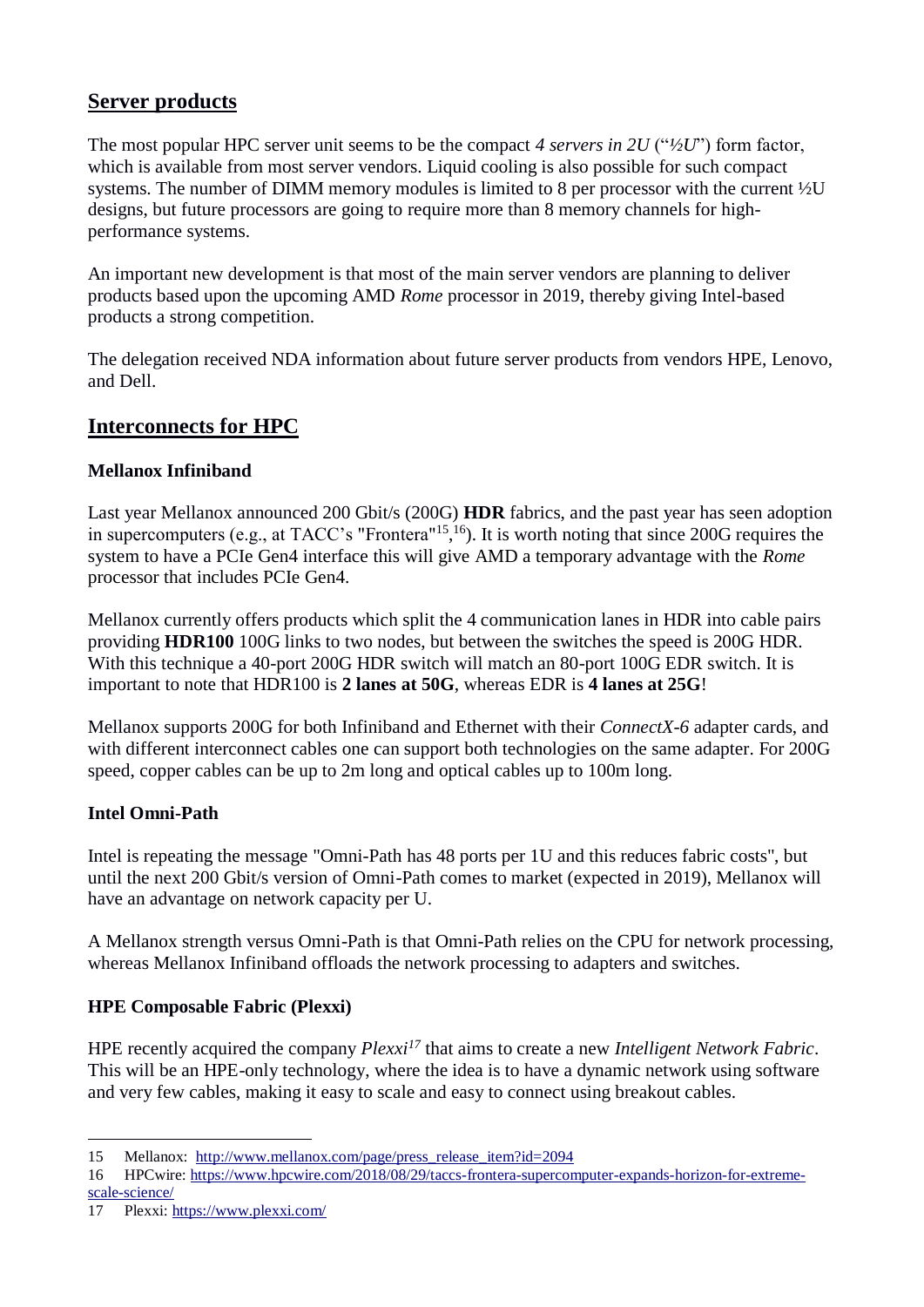# **Data centers and liquid cooling**

At the HP-CAST conference, **HPE** described their current liquid-cooled SGI 8600 system, as well as the company's path towards future 100% liquid-cooled systems.

At an NDA meeting with **Lenovo** it was emphasized that future power consumption of 300-400W per processor or GPU will almost certainly require liquid cooling technology. Current HPC systems from Lenovo can use heat pipes to cool processors, memory and PCIe adapters (see photo).



*Illustration 4: CoolIT rack Cooling Distribution Unit (CDU)*



*Illustration 3: Lenovo tray with two ½U servers containing all-copper cooling pipes.*

Liquid cooling vendors **CoolIT** and **Asetek** (a Danish company) showcased their liquid cooling technology on the show floor. CoolIT has changed the water tubes inside the servers to a new technology that should better prevent water leakage compared to previous types of tubes.

**Cooling Distribution Units** (*CDUs,* see photo) are crucial infrastructure components in liquid cooled data centers, as are water quality control and monitoring. A number of HPC centers are already using water-cooling technology.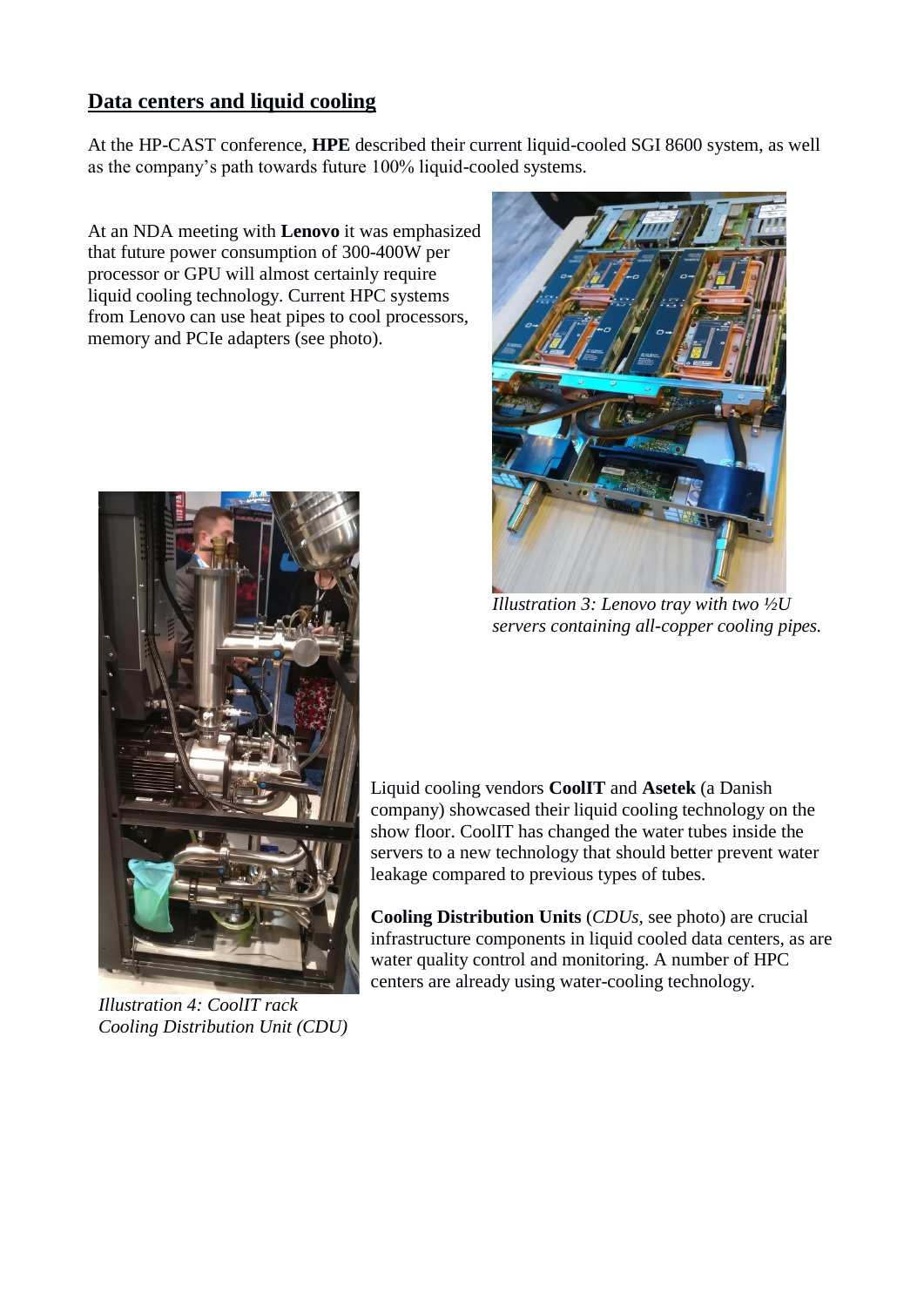# **Middleware and software for HPC**

### **Slurm**

The *Slurm<sup>18</sup>* open source resource manager software is adopted increasingly by HPC centers worldwide, including a few known sites in China. On the TOP500 list, *Slurm* is used on 6 of the top 10, and is used on about 40% of the entire TOP500 list.

A *Slurm* BOF session described recent and future feature developments, and a lively discussion with 200+ *Slurm* users showed how widely the product is being used.

Within the BOF session, there was also a presentation on what features could be coming to *Slurm* in the future. Highlights included adding GPU submission options for next year's release of *Slurm* v19.05, and talk of developing a restful API to allow for both job submission via web forms, and providing better integration for emerging tools such as **Jupyter** notebooks.

#### **Software modules**

A BOF session *Getting Scientific Software Installed* gave an overview of HPC software tools such as *EasyBuild, Lmod, Spack, Singularity, Docker*, etc.

### **Containers**

Software containers in HPC represent challenges due to multi-user security and scalability for parallel applications. Many HPC sites provide container tools such as *Singularity*, Shifter, *uDocker*, and *Charliecloud*.

Whilst there was discussion on how containers could be useful in a HPC context, the scheduling systems typically used for containers in other types of IT services, such as *Kubernetes* or *Docker Swarm*, do not seem to be considered beneficial yet. This is because those schedulers tend to handle cases where resources are available on demand, whereas HPC usually has the demand outstrip the resources available.

# **Cloud services for HPC**

A number of vendors were advertising cloud services available for HPC at SC18. There seemed to be especially focus on '*cloud bursting*', the practice of using the public cloud only during spikes for computing capacity, and otherwise focusing on the private cloud. However, there still did not seem to be a strong solution for how to move large amounts of data between the public and private cloud.

**NASA** had made a study in order to evaluate the cost-effectiveness of running HPC workloads in the cloud<sup>19</sup>, and they found that when the jobs rely on HPC-level interconnects, then cloud computing cannot match the performance (and price) for at tailored HPC system. However, for jobs that do not depend on the high speed interconnects, HPC can benefit from cloud computing<sup>20</sup>, so in the future NASA will offer this as a service to their users.

<sup>1</sup> 18 Slurm:<https://www.schedmd.com/>

<sup>19</sup> NASA:<https://www.nas.nasa.gov/SC18/demos/demo5.html>

<sup>20</sup> NASA: [https://www.hec.nasa.gov/news/features/2018/cloud\\_computing\\_services.html](https://www.hec.nasa.gov/news/features/2018/cloud_computing_services.html)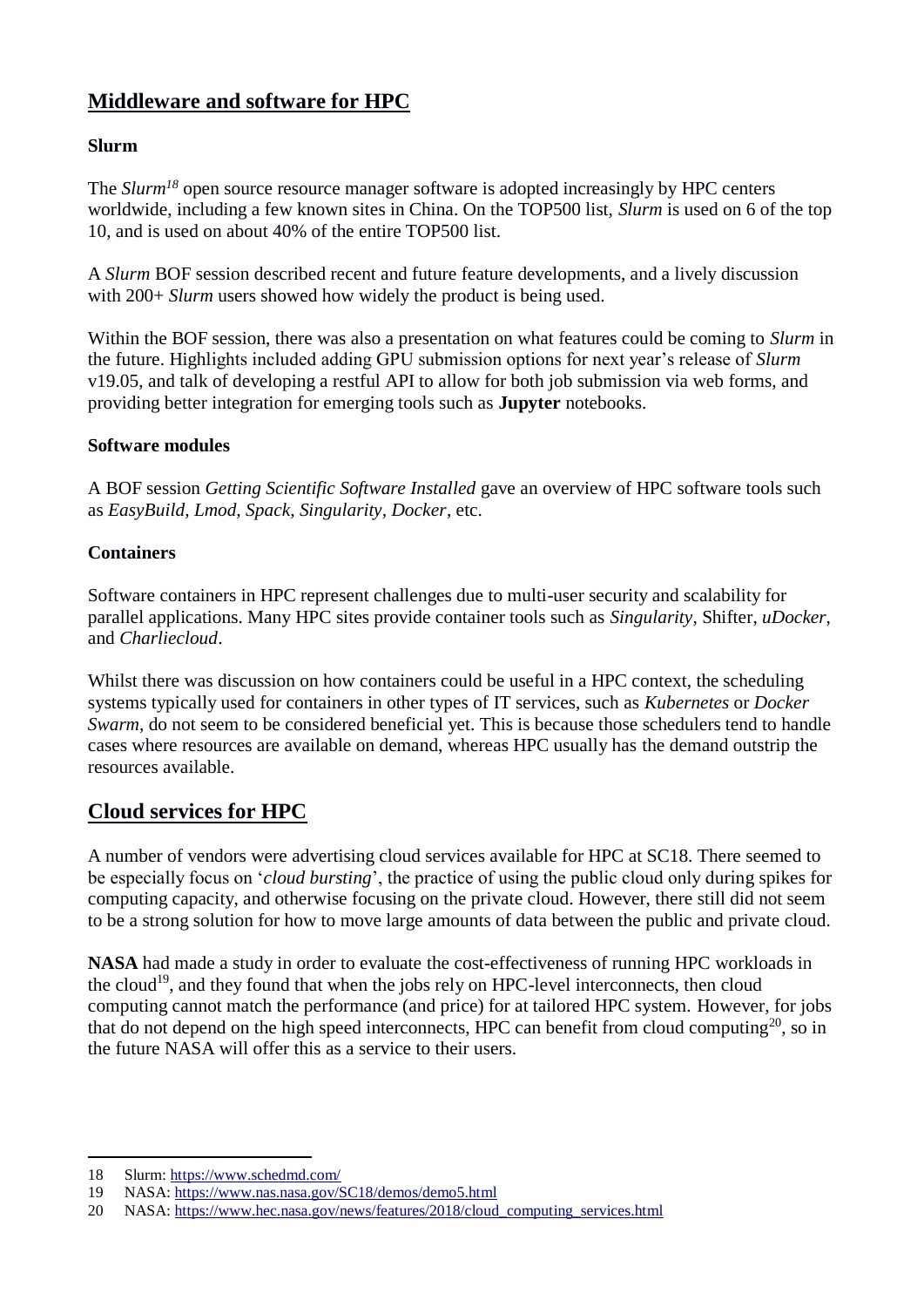**Red Hat**, the provider of open source *Red Hat Enterprise Linux* and *CentOS Linux* as well as enterprise *Kubernetes* and hybrid cloud solutions, announced on October 28 that **IBM** is going to buy the company.

# **Artificial Intelligence (AI) and Machine Learning (ML)**

Recently *Artificial Intelligence* (**AI**) has emerged as a new technology in the HPC and *High Performance Data Analytics* (**HPDA**) scene. The definition of AI is somewhat diffuse, but can be loosely interpreted as intelligence or human-like behavior exhibited by machines. *Machine Learning* (**ML**), i.e., machines learning from data, is a broad collective term for models, algorithms, and methods using sample data to make predictions for still unknown data points.

Even though AI and ML describe slightly different, arguably overlapping, concepts, they are currently used interchangeably in many cases to describe the same idea, namely using (mostly) problem-agnostics algorithms to make predictions or decisions through the use of sample data. Usually when applying the terms AI and ML in a broad forum, what is most often meant is the application of **Deep Neural Network** (DNNs) which is also known as **Deep Learning**. DNNs are thus still the predominant method applied to learning problems, but we note that recently other ML approaches have also started to gain momentum for solving problems in many different domains.

The dominance of DNNs has also become a driver for the hardware business, as every major manufacturer is currently providing hardware specifically designed for speeding up the optimization and usage of DNNs. Currently purpose-built machines utilizing the power of multiple GPUs or other accelerator cards can be purchased from most of the big vendors, and attending NDAs with Intel, HPE, Dell EMC, and Lenovo, the delegation has learned that more is to come in the future. The development towards AI centric hardware is already seen today by processors introducing new instructions into the *Instruction Set Architectures* (ISAs), as well as server manufacturers producing servers with massive numbers of accelerator cards.

In Intel's processor portfolio, we see the impact of AI by the introduction of the *Vector Neural Network Instructions* (VNNI) in the new Cascade Lake<sup> $21$ </sup> and the *bfloat16* instruction added to the future Cooper Lake<sup>22</sup>.

Accelerators are widely used in AI and there is a rapid development in products tailored towards ML. As an example, the announced NVIDIA *Tesla T4* utilizes *Turing Tensor Cores* providing up to 32 times more throughput than the prior NVIDIA *Pascal* GPUs for AI workloads. Intel has also joined the accelerated AI market and has embraced a so-called holistic approach with the introduction of the *Nervana*<sup>23</sup> product lines code-named *Lake Crest* and the coming *Spring Crest*. Also, FPGAs have recently been introduced as a fast way of streaming and processing real-time data, mainly used for fast inference on image data which is key, for example, when designing selfdriving cars where any latency can mean life or death.

Many software frameworks for working with ML exist, easing the practical task of implementing ML models, e.g., **TensorFlow** and **Caffe2** to name a few. These frameworks are still widely developed and highly optimized for many different hardware architectures, making them the go-to choice when implementing ML algorithms efficiently.

1

<sup>21</sup> Cascade Lake: [https://en.wikichip.org/wiki/intel/microarchitectures/cascade\\_lake](https://en.wikichip.org/wiki/intel/microarchitectures/cascade_lake)

<sup>22</sup> Cooper Lake: [https://en.wikichip.org/wiki/intel/microarchitectures/cooper\\_lake](https://en.wikichip.org/wiki/intel/microarchitectures/cooper_lake)

<sup>23</sup> Nervana: [https://www.hpcwire.com/2018/05/24/intel-pledges-first-commercial-nervana-product-spring-crest-in-](https://www.hpcwire.com/2018/05/24/intel-pledges-first-commercial-nervana-product-spring-crest-in-2019/)[2019/](https://www.hpcwire.com/2018/05/24/intel-pledges-first-commercial-nervana-product-spring-crest-in-2019/)